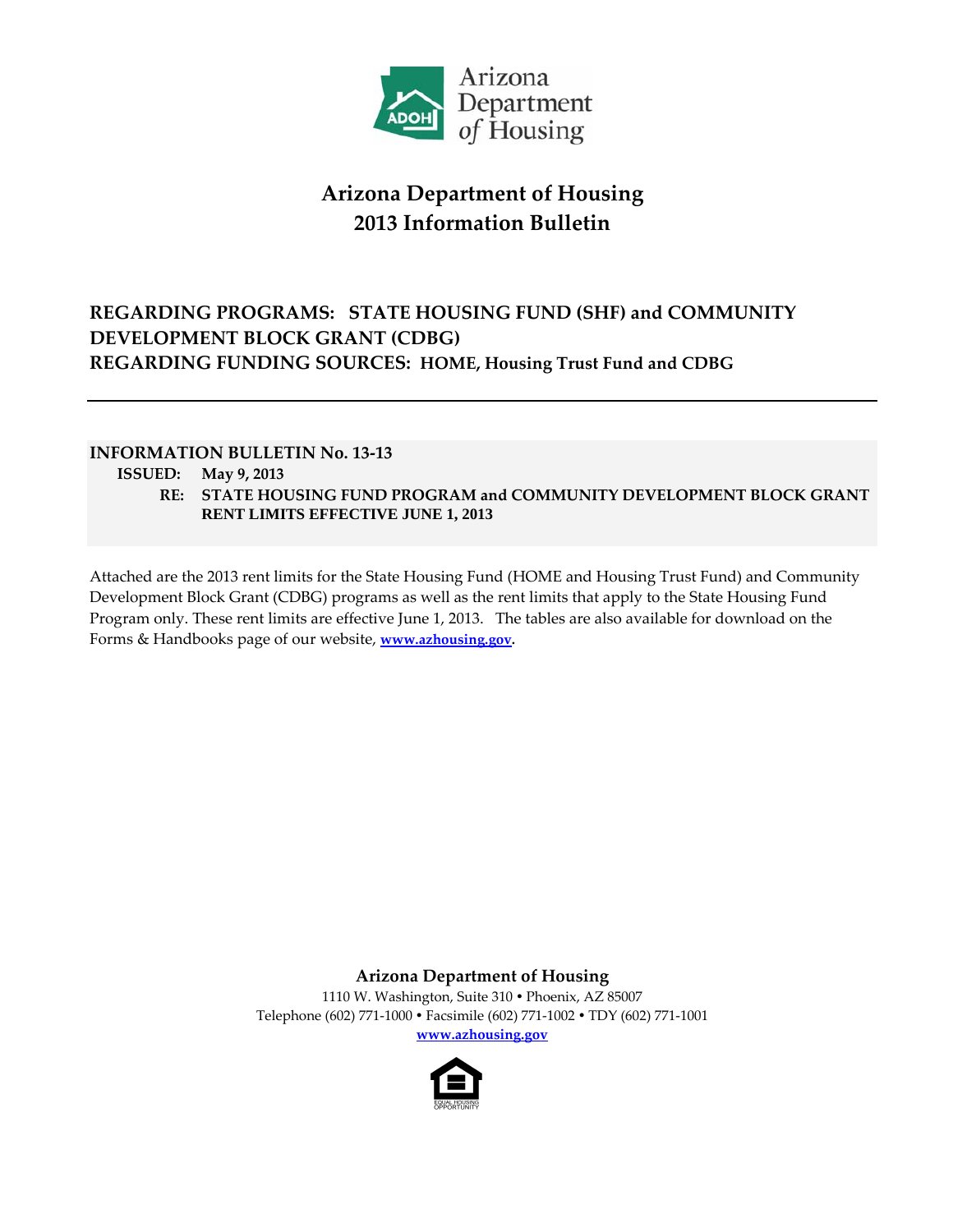### 2013 ARIZONA RENT LIMITS

#### **State of Arizona ‐‐ State Housing Fund and CDBG Programs**

**ARIZONA COUNTIES**

**Revised 5/9/13**

HOME, HTF and CDBG Program Rent Limits

|                                     |                         | EFFICIENCY |     | 1 BEDROOM 2 BEDROOM 3 BEDROOM 4 BEDROOM 5 BEDROOM 6 BEDROOM |      |      |      |      |
|-------------------------------------|-------------------------|------------|-----|-------------------------------------------------------------|------|------|------|------|
|                                     |                         |            |     |                                                             |      |      |      |      |
| Flagstaff, AZ Coconino County       | LOW HOME RENT           | 570        | 611 | 733                                                         | 846  | 944  | 1041 | 1139 |
|                                     | <b>HIGH HOME RENT</b>   | 721        | 775 | 931                                                         | 1067 | 1170 | 1273 | 1376 |
| For information only:               | Fair Market Rent        | 733        | 852 | 1066                                                        | 1353 | 1724 | 1983 | 2241 |
|                                     | 50% Rent Limit          | 551        | 590 | 708                                                         | 818  | 912  | 1006 | 1100 |
|                                     | 65% Rent Limit          | 696        | 748 | 899                                                         | 1030 | 1129 | 1227 | 1326 |
|                                     |                         |            |     |                                                             |      |      |      |      |
| Lake Havasu City - Kingman          | <b>LOW HOME RENT</b>    | 493        | 529 | 634                                                         | 734  | 818  | 902  | 988  |
| <b>Mohave County</b>                | HIGH HOME RENT          | 573        | 645 | 768                                                         | 921  | 1007 | 1093 | 1179 |
| For information only:               | Fair Market Rent        | 488        | 603 | 769                                                         | 1043 | 1206 | 1387 | 1568 |
|                                     | 50% Rent Limit          | 448        | 480 | 576                                                         | 665  | 742  | 819  | 896  |
|                                     | 65% Rent Limit          | 564        | 605 | 728                                                         | 832  | 909  | 984  | 1060 |
|                                     |                         |            |     |                                                             |      |      |      |      |
| Phoenix, AZ Maricopa/Pinal Counties | LOW HOME RENT           | 581        | 623 | 747                                                         | 863  | 963  | 1063 | 1162 |
|                                     | <b>HIGH HOME RENT</b>   | 631        | 753 | 915                                                         | 1089 | 1195 | 1300 | 1404 |
| For information only:               | <b>Fair Market Rent</b> | 560        | 706 | 873                                                         | 1286 | 1502 | 1727 | 1953 |
|                                     | 50% Rent Limit          | 581        | 623 | 747                                                         | 863  | 963  | 1063 | 1162 |
|                                     | 65% Rent Limit          | 736        | 790 | 949                                                         | 1089 | 1195 | 1300 | 1404 |
|                                     |                         |            |     |                                                             |      |      |      |      |
| Prescott, AZ Yavapai County         | <b>LOW HOME RENT</b>    | 505        | 541 | 650                                                         | 750  | 837  | 923  | 1009 |
|                                     | <b>HIGH HOME RENT</b>   | 607        | 661 | 819                                                         | 941  | 1030 | 1118 | 1207 |
| For information only:               | <b>Fair Market Rent</b> | 571        | 648 | 819                                                         | 1207 | 1276 | 1467 | 1659 |
|                                     | 50% Rent Limit          | 505        | 541 | 650                                                         | 750  | 837  | 923  | 1009 |
|                                     | 65% Rent Limit          | 636        | 683 | 822                                                         | 941  | 1030 | 1118 | 1207 |
|                                     |                         |            |     |                                                             |      |      |      |      |
| Tucson, AZ Pima County              | LOW HOME RENT           | 491        | 566 | 680                                                         | 785  | 876  | 966  | 1057 |
|                                     | <b>HIGH HOME RENT</b>   | 491        | 614 | 826                                                         | 987  | 1081 | 1175 | 1268 |
| For information only:               | Fair Market Rent        | 491        | 614 | 826                                                         | 1213 | 1443 | 1659 | 1876 |
|                                     | 50% Rent Limit          | 528        | 566 | 680                                                         | 785  | 876  | 966  | 1057 |
|                                     | 65% Rent Limit          | 668        | 716 | 862                                                         | 987  | 1081 | 1175 | 1268 |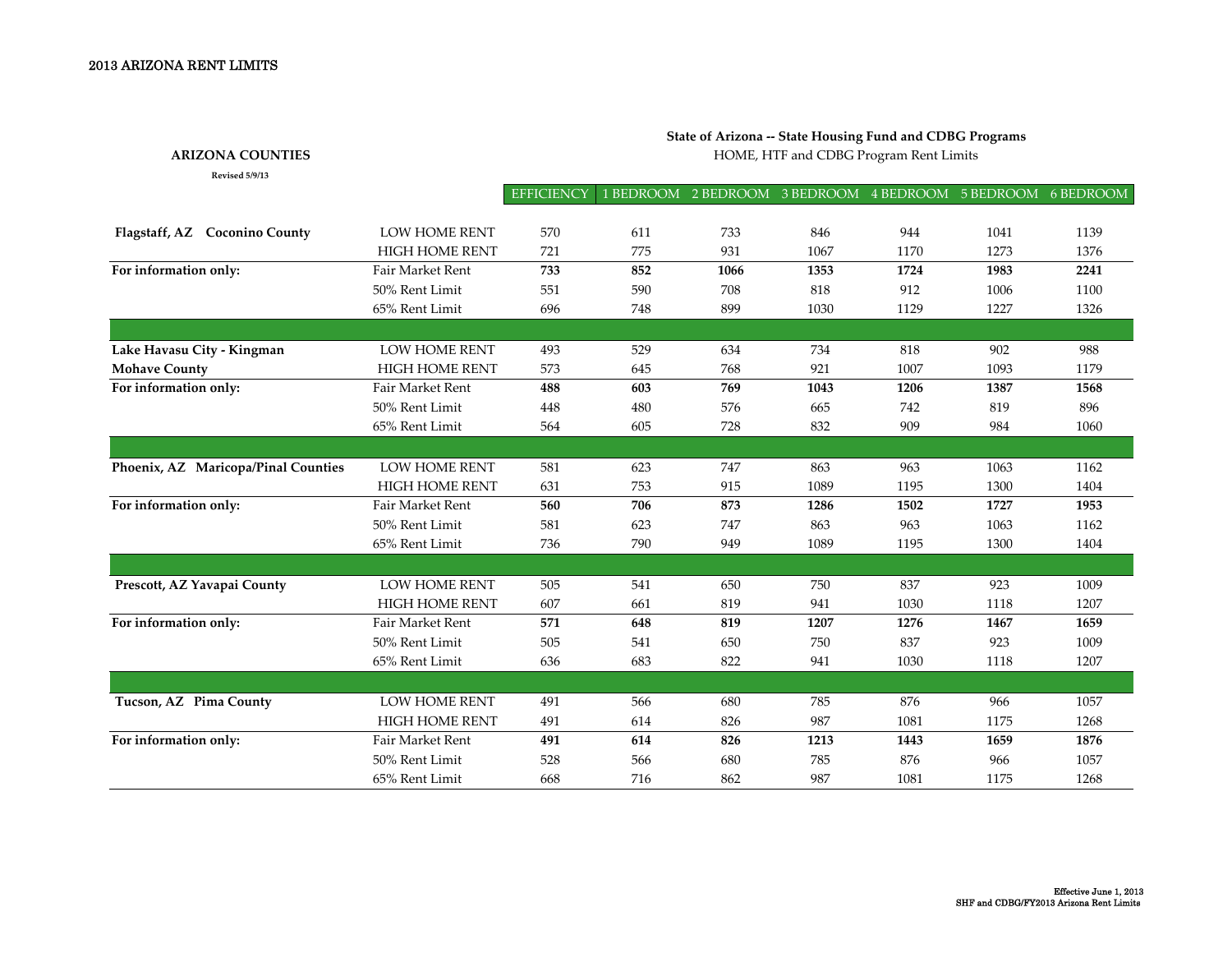### **State of Arizona ‐‐ State Housing Fund and CDBG Programs**

**ARIZONA COUNTIES**

**Revised 5/9/13**

HOME, HTF and CDBG Program Rent Limits

#### EFFICIENCY BEDROOM 2 BEDROOM 3 BEDROOM 4 BEDROOM 5 BEDROOM 6 BEDROOM

| Yuma, AZ Yuma County  | <b>LOW HOME RENT</b>    | 431 | 461 | 553 | 640  | 713  | 788  | 861  |
|-----------------------|-------------------------|-----|-----|-----|------|------|------|------|
|                       | <b>HIGH HOME RENT</b>   | 540 | 580 | 698 | 799  | 871  | 942  | 1014 |
| For information only: | <b>Fair Market Rent</b> | 553 | 591 | 780 | 1149 | 1316 | 1513 | 1711 |
|                       | 50% Rent Limit          | 431 | 461 | 553 | 640  | 713  | 788  | 861  |
|                       | 65% Rent Limit          | 540 | 580 | 698 | 799  | 871  | 942  | 1014 |
|                       |                         |     |     |     |      |      |      |      |
| : Apache County       | <b>LOW HOME RENT</b>    | 424 | 461 | 553 | 640  | 713  | 788  | 861  |
|                       | <b>HIGH HOME RENT</b>   | 424 | 517 | 637 | 784  | 871  | 942  | 1014 |
| For information only: | <b>Fair Market Rent</b> | 379 | 463 | 626 | 784  | 942  | 1083 | 1225 |
|                       | 50% Rent Limit          | 431 | 461 | 553 | 640  | 713  | 788  | 861  |
|                       | 65% Rent Limit          | 540 | 580 | 698 | 799  | 871  | 942  | 1014 |
|                       |                         |     |     |     |      |      |      |      |
| : Cochise County      | LOW HOME RENT           | 490 | 525 | 630 | 726  | 811  | 895  | 978  |
|                       | <b>HIGH HOME RENT</b>   | 551 | 594 | 745 | 912  | 998  | 1082 | 1166 |
| For information only: | <b>Fair Market Rent</b> | 551 | 569 | 712 | 1028 | 1261 | 1450 | 1639 |
|                       | 50% Rent Limit          | 490 | 525 | 630 | 726  | 811  | 895  | 978  |
|                       | 65% Rent Limit          | 616 | 662 | 797 | 912  | 998  | 1082 | 1166 |
|                       |                         |     |     |     |      |      |      |      |
| : Gila County         | <b>LOW HOME RENT</b>    | 440 | 471 | 567 | 657  | 735  | 810  | 885  |
|                       | <b>HIGH HOME RENT</b>   | 549 | 584 | 719 | 823  | 898  | 972  | 1046 |
| For information only: | Fair Market Rent        | 520 | 541 | 729 | 1053 | 1235 | 1420 | 1606 |
|                       | 50% Rent Limit          | 432 | 463 | 555 | 641  | 715  | 789  | 862  |
|                       | 65% Rent Limit          | 541 | 581 | 699 | 800  | 873  | 944  | 1016 |
|                       |                         |     |     |     |      |      |      |      |
| : Graham County       | <b>LOW HOME RENT</b>    | 446 | 478 | 573 | 663  | 740  | 816  | 892  |
|                       | <b>HIGH HOME RENT</b>   | 481 | 556 | 671 | 829  | 905  | 980  | 1054 |
| For information only: | Fair Market Rent        | 387 | 546 | 650 | 958  | 961  | 1105 | 1249 |
|                       | 50% Rent Limit          | 446 | 478 | 573 | 663  | 740  | 816  | 892  |
|                       | 65% Rent Limit          | 561 | 603 | 724 | 829  | 905  | 980  | 1054 |